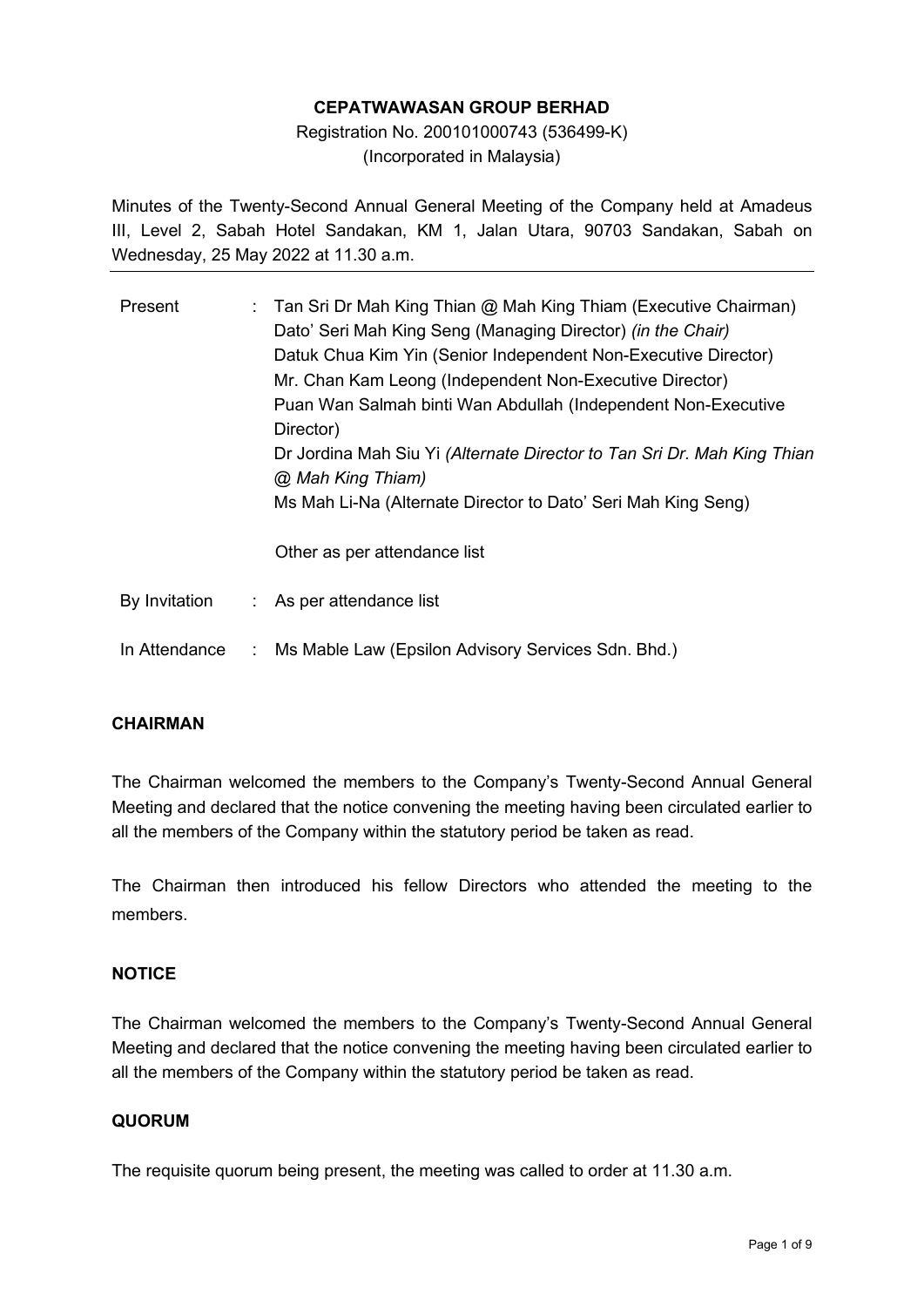The Meeting was informed that all proposed resolutions set out in the notice of Annual General Meeting would be put to consideration through voting by poll.

The voting process for all proposed resolutions would be carried out after the discussion of all agenda items of the meeting.

# 1. **AUDITED FINANCIAL STATEMENTS FOR THE FINANCIAL YEAR ENDED 31 DECEMBER 2021**

The Chairman informed the Meeting that pursuant to Section 340 of the Companies Act 2016, the audited financial statements laid was only for discussion purpose and no voting was required.

The audited Financial Statements and Reports of the Directors and Auditors for the financial year ended 31 December 2021 having been circulated to all the members of the Company within the statutory period were laid before the meeting.

The Chairman then invited the members to put forth questions on the reports and accounts.

As there was no question from the floor and the audited Financial Statements and Reports of the Directors and Auditors having been duly laid before the meeting, the Chairman declared the completion of the business of this agenda.

# 2. **PAYMENT OF DIRECTORS' FEES**

The Chairman informed the members that the Board of the Company proposed to pay a non-executive directors' fee and benefits of up to RM190,000.00 for the period from the day after the meeting to the next Annual General Meeting.

The following resolution was put to the meeting for consideration:

"THAT the payment of Directors' fees of up to RM190,000.00 to the non-executive directors for the period from the day after the Annual General Meeting to the next Annual General Meeting."

The Chairman then invited the members to put forth questions. As there was no question from the floor and the poll on the above resolution would be taken later, the Chairman moved on to the next agenda item.

# 3. **PAYMENT OF DIRECTORS' BENEFITS**

The Chairman informed the members that the Board of the Company proposed to pay a non-executive directors' benefits, which excluding Directors' fees, of up to RM50,000.00 for the period from the day after the meeting to the next Annual General Meeting.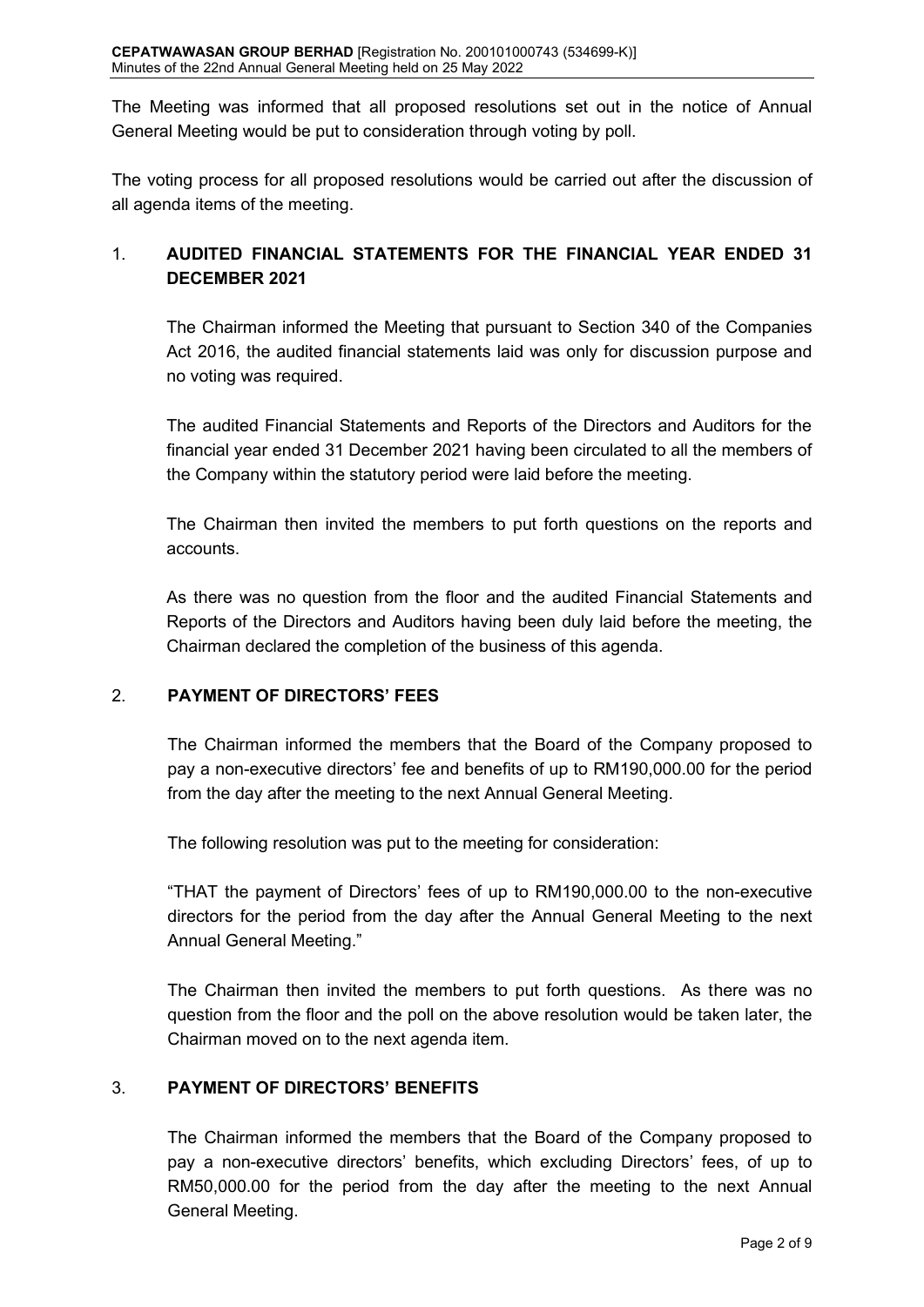The following resolution was put to the meeting for consideration:

"THAT the payment of Directors' benefits (excluding Directors' fees) of up to RM50,000.00 to the non-executive directors for the period from the day after the Annual General Meeting to the next Annual General Meeting be and is hereby approved."

The Chairman then invited the members to put forth questions. As there was no question from the floor and the poll on the above resolution would be taken later, the Chairman moved on to the next agenda item.

### 4. **RE-ELECTION OF DIRECTORS**

The Chairman informed the members that in accordance with Article 103 of the Company's Constitution, the following Directors were to retire by rotation and being eligible, had offered themselves for re-election:

- 1. Dato' Seri Mah King Seng; and
- 2. Mr. Chan Kam Leong.

The following resolutions were put to the meeting for consideration:

Ordinary resolution 3 - "THAT Dato' Seri Mah King Seng retiring pursuant to Article 103 of the Company's Constitution, be and is hereby re-elected as the Director of the Company."

Ordinary resolution 4 - "THAT Mr. Chan Kam Leong retiring pursuant to Article 103 of the Company's Constitution, be and is hereby re-elected as the Director of the Company."

As there was no question from the floor and the poll on the above resolutions would be taken later.

# 5. **APPOINTMENT OF AUDITORS**

The Meeting proceeded to consider the appointment of auditors.

The Chairman informed that the retiring auditors PKF had expressed their willingness to continue office.

The following resolution was put to the meeting for consideration:

"THAT PKF PLT be and is hereby appointed auditors of the Company to hold office until the conclusion of the next annual general meeting and that the directors be and are hereby authorised to determine their remuneration."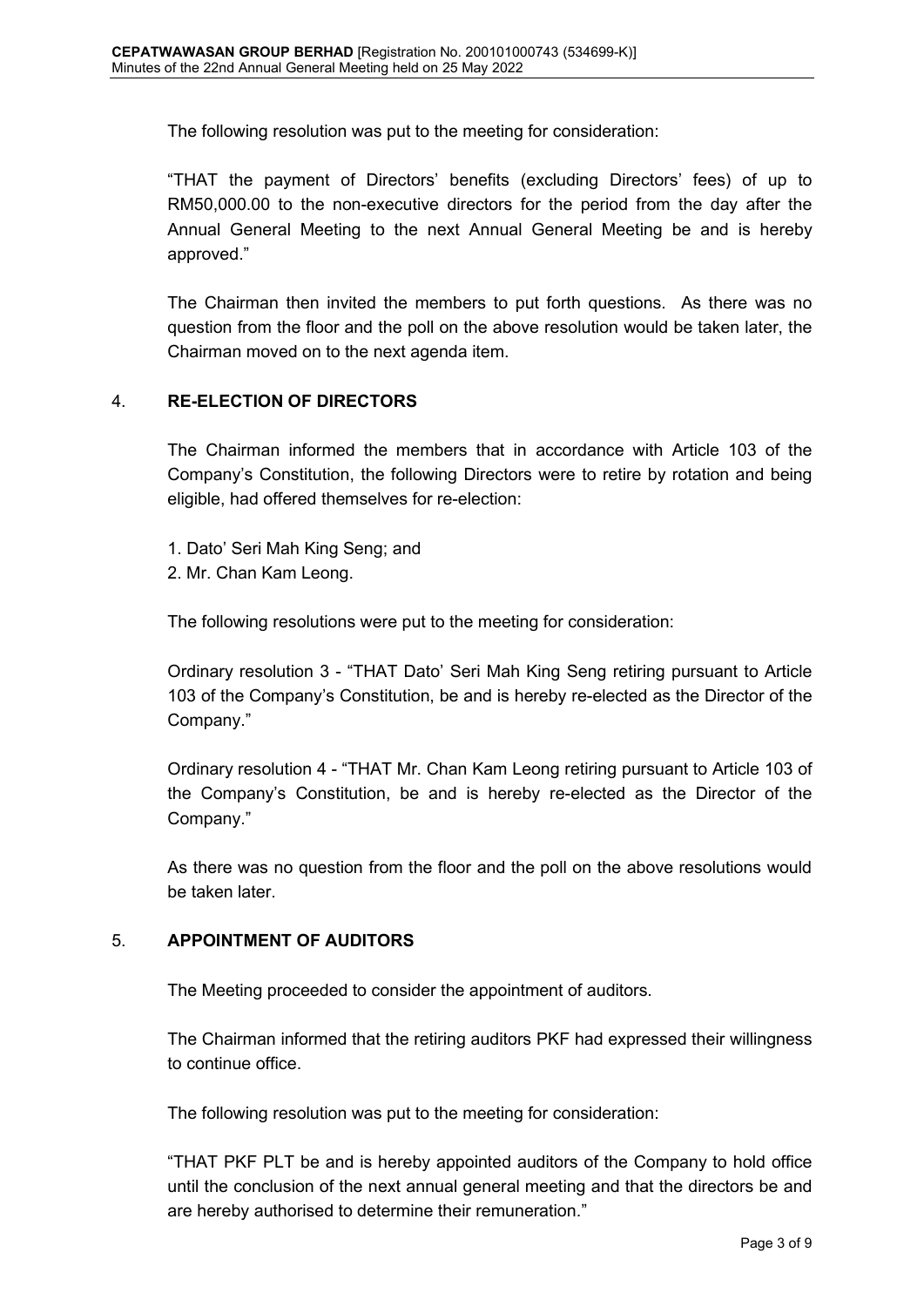The Chairman invited the members to put forth questions. As there was no question from the floor, the Chairman moved on to the next agenda item.

### 6. **AUTHORITY TO ALLOT SHARES**

The Chairman briefed the members on the effect and purpose of the proposed Ordinary Resolution on Authority to Allot Shares.

The proposed Ordinary Resolution 6 as detailed hereunder was put to meeting for consideration:

"THAT subject always to the approvals of the relevant governmental and/or regulatory authorities, the Directors be and are hereby authorised pursuant to Section 75 of the Companies Act 2016 to allot and issue shares in the Company at any time until the conclusion of the next Annual General Meeting upon such terms and conditions and for such purposes as the Directors may in their absolute discretion deem fit provided that the aggregate number of shares to be allotted pursuant to this Resolution does not exceed 10% of the total number of issued shares of the Company for the time being."

# 7. **RENEWAL OF SHARE BUY-BACK AUTHORITY**

The Chairman then proceeded to brief the members on the proposed renewal of the share buy-back mandate.

He briefed the members that the rationale of the proposed renewal of share buy-back mandate was to enable the Company to utilise its surplus financial resources to purchase the ordinary shares of the Company ("Shares") from the market in order to stabilise the supply, demand and price of the Shares in the open market, thereby supporting the fundamental value of the Shares.

The proposed Ordinary Resolution 7 as detailed hereunder was put to meeting for consideration:

"THAT subject to the Companies Act 2016 ("Act"), provisions of the Company's Constitution and the requirements of Bursa Malaysia Securities Berhad ("Bursa Securities") and any other relevant authorities, and other relevant approvals, the Directors of the Company be and are hereby authorised to purchase the Company's ordinary shares ("Shares") through Bursa Securities, subject to the following:

(a) The maximum number of Shares which may be purchased by the Company shall not exceed ten per centum (10%) of the total number of issued shares of the Company at any point in time;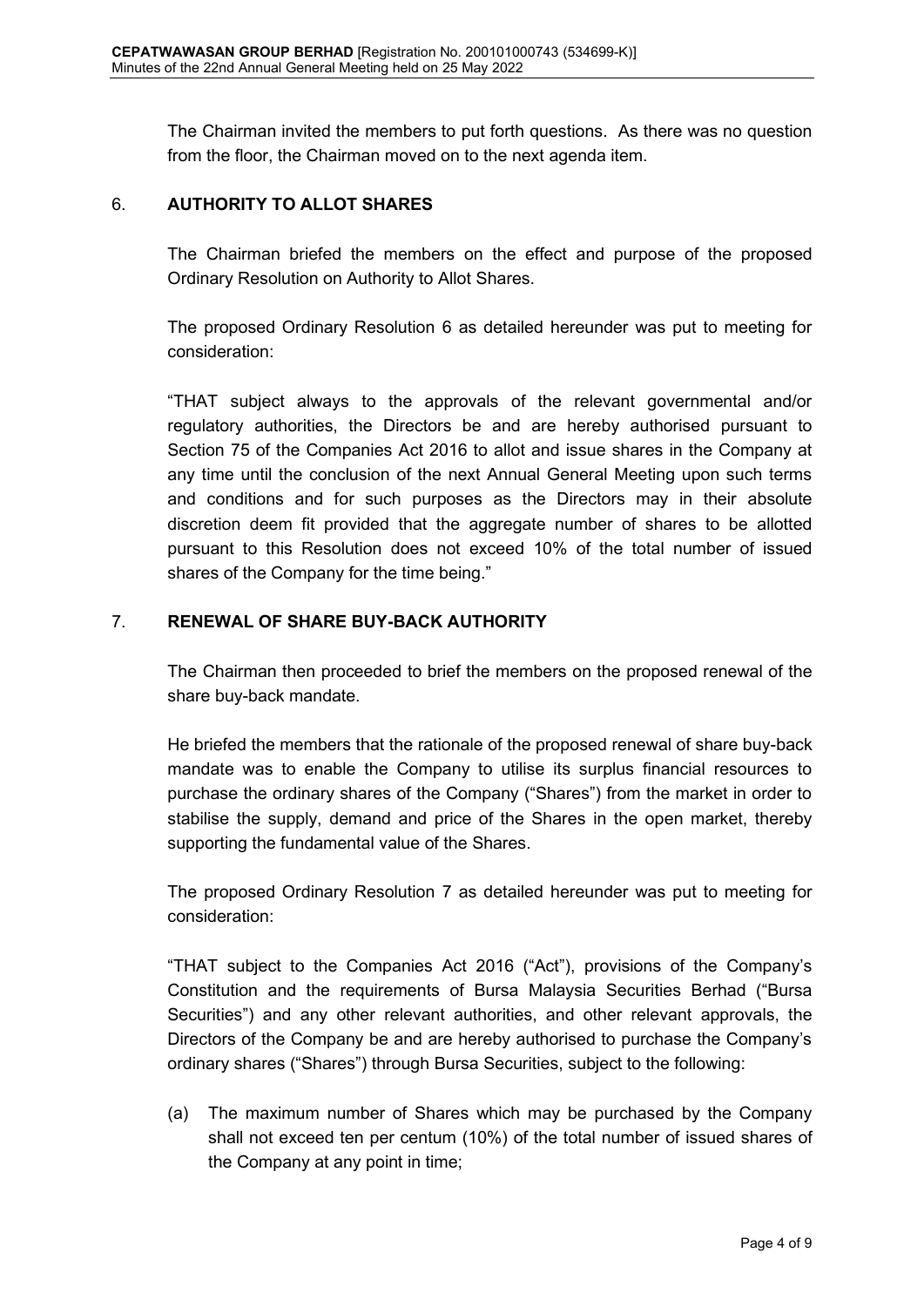- (b) The maximum fund to be allocated by the Company for the purpose of purchasing its shares shall not exceed the retained profits of the Company;
- (c) The authority conferred by this resolution will be effective upon passing of this resolution and will continue in force until:
	- (i) the conclusion of the next Annual General Meeting ("AGM") of the Company following the AGM at which this resolution was passed, at which time the authority shall lapse, unless the authority is renewed by an ordinary resolution passed at the next AGM, either unconditionally or conditionally; or
	- (ii) the expiry of the period within which the next AGM of the Company after that date is required to be held pursuant to Section 340 of the Act; or
	- (iii) the authority is revoked or varied by an ordinary resolution passed by the shareholders in a general meeting;

whichever occurs first;

- (d) Upon completion of the purchase(s) of the Shares by the Company, the Shares shall be dealt in the following manner as the Directors of the Company may decide:
	- (i) cancel the Shares so purchased; or
	- (ii) retain the Shares so purchased as treasury shares; or
	- (iii) retain part of the Shares so purchased as treasury shares and/or cancel the remainder; or
	- (iv) distribute the treasury shares as dividends to shareholders;
	- (v) resell the treasury shares or any of the shares in accordance with the relevant rules of Bursa Securities;
	- (vi) transfer the treasury shares, or any of the shares for the purposes of or under an employees' share scheme;
	- (vii) transfer the treasury shares, or any of the shares as purchase consideration;
	- (viii) cancel the treasury shares or any of the treasury shares; or
	- (ix) sell, transfer or otherwise use the treasury shares for such other purposes as the Minister may by order prescribe.

THAT the Directors of the Company be and are hereby authorised to take all such steps and enter into all agreements, arrangements and guarantees with any party or parties as are necessary to implement, finalise and give full effect to the aforesaid purchase with full powers to assent to any conditions, modifications, revaluations, variations and/or amendments (if any) as may be imposed by the relevant authorities from time to time to implement or to effect the purchase of its own shares."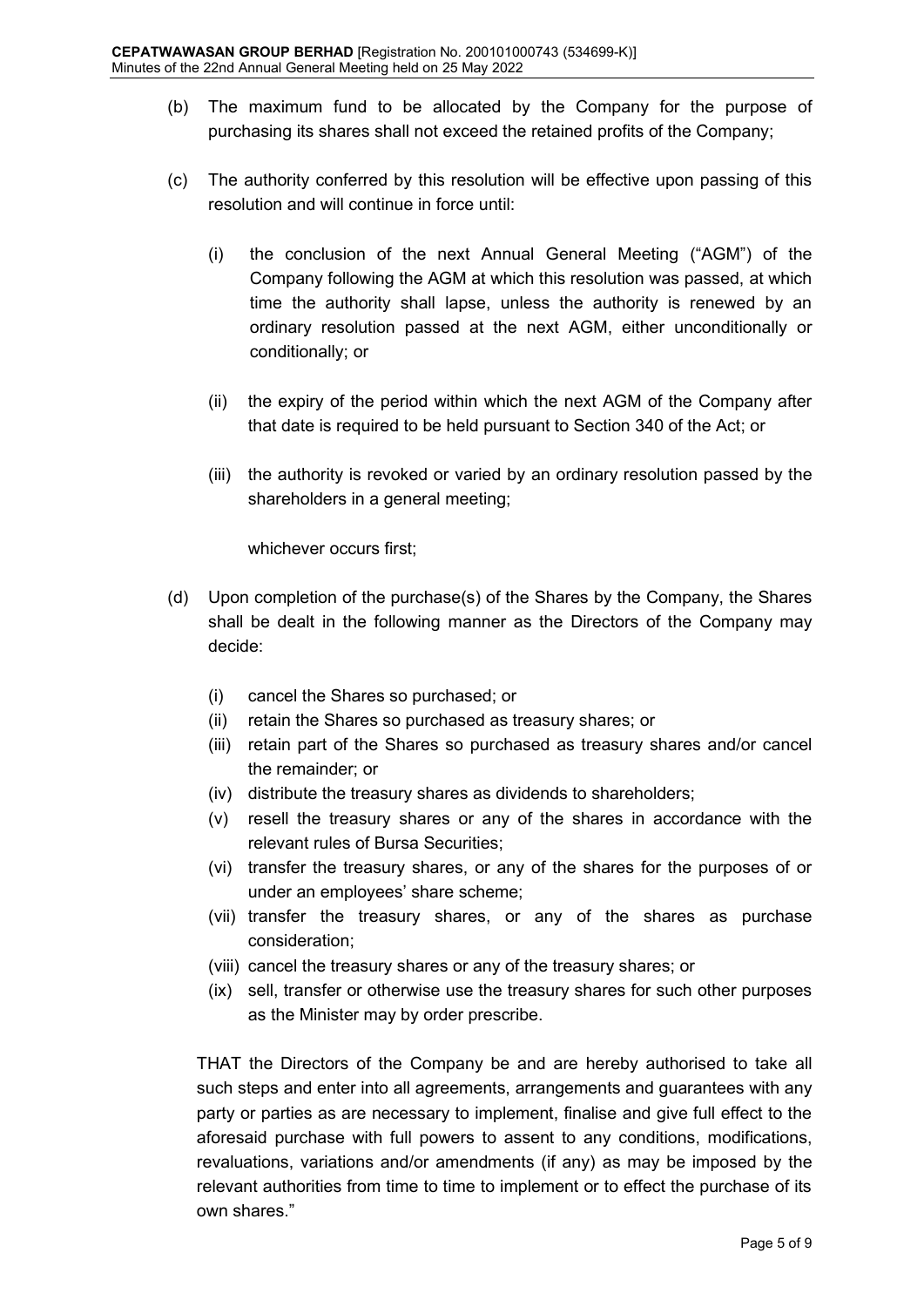### 8. **APPROVAL TO CONTINUE IN OFFICE AS INDEPENDENT DIRECTORS**

The Chairman proceeded to the next agenda item to seek shareholders' approval to retain two (2) very experienced Independent Directors of the Company, namely Datuk Chua Kim Yin ("Datuk Chua") and Mr. Chan Kam Leong ("Mr. Chan").

The Chairman informed the Meeting that the Company would like to recommend Datuk Chua and Mr. Chan, who had served the Board as Senior Independent Non-Executive Director and Independent Non-Executive Director of the Company for a cumulative term of more than twelve (12) years since 21 July 2005 and 2 May 2008 respectively to continue to act as Senior Independent Non-Executive Director, based on the justifications detailed in the Annual Report 2021.

The following resolutions were put to the meeting for consideration:

Ordinary resolution 8 - "THAT Datuk Chua Kim Yin who has served the Board as the Senior Independent Non-Executive Director of the Company for a cumulative term of more than twelve years since 21 July 2005 be and is hereby retained as the Senior Independent Non-Executive Director of the Company."

Ordinary resolution 9 - "THAT Mr. Chan Kam Leong who has served the Board as the Independent Non-Executive Director of the Company for a cumulative term of more than twelve years since 2 May 2008 be and is hereby retained as the Independent Non-Executive Director of the Company."

The Meeting was informed that the resolutions on the retention of Datuk Chua and Mr. Chan had to be voted upon by way of two-tier voting as recommended by the Malaysian Code on Corporate Governance due to their term as independent directors were more than twelve years.

As there was no due notice received in accordance with the Companies Act 2016, the Meeting proceeded to take the poll on the nine (9) resolutions tabled.

# 8. **TAKING OF POLL AND DECLARATION OF POLL RESULTS**

The Chairman briefed the Meeting on the procedure on poll taking.

It was informed to the Meeting that JETA PLT had been appointed as independent scrutineer to scrutinise the counting of the votes.

After the members and proxies present had cast their votes, the meeting was adjourned at 11.40 a.m. to facilitate the counting of votes. The members and proxies were informed that the meeting would resume until the completion of the counting of the votes for declaration of the result of the poll.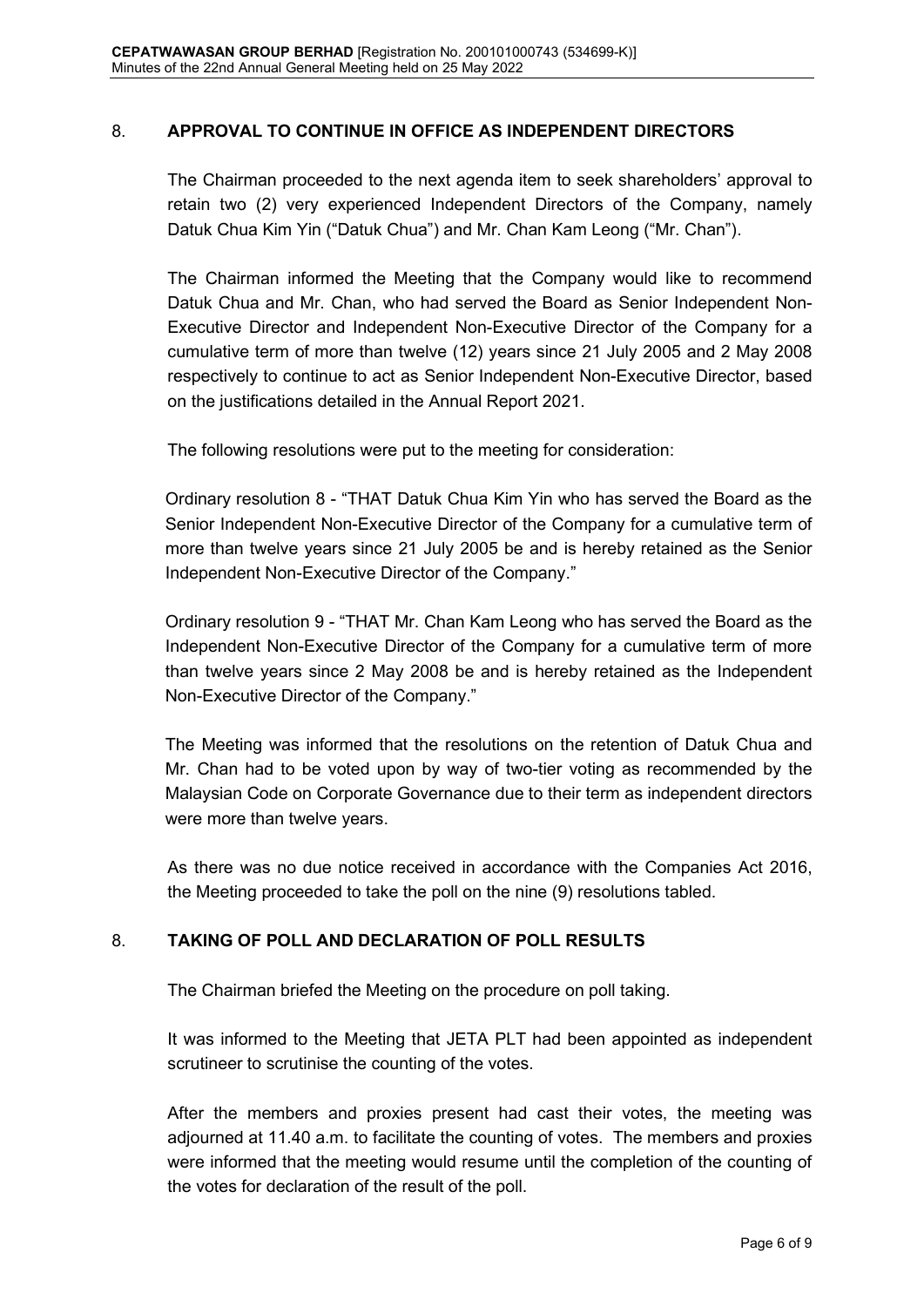The meeting resumed at 12.27 p.m. and the scrutineer announced the results of the poll as follows:

| <b>Ordinary Resolution 1</b>                          | No. of Votes | $\frac{9}{6}$ | No. of Voters |
|-------------------------------------------------------|--------------|---------------|---------------|
| Votes in favour                                       | 120,259,950  | 100.00        | 15            |
| Votes against                                         | 0            | 0.00          | 0             |
| <b>TOTAL VOTES</b>                                    | 120,259,950  | 100.00        | 15            |
| <b>Ordinary Resolution 2</b>                          | No. of Votes | $\frac{9}{6}$ | No. of Voters |
| Votes in favour                                       | 120,259,950  | 100.00        | 15            |
| Votes against                                         | 0            | 0.00          | 0             |
| <b>TOTAL VOTES</b>                                    | 120,259,950  | 100.00        | 15            |
| <b>Ordinary Resolution 3</b>                          | No. of Votes | $\frac{9}{6}$ | No. of Voters |
| Votes in favour                                       | 120,259,950  | 100.00        | 15            |
| Votes against                                         | 0            | 0.00          | 0             |
| <b>TOTAL VOTES</b>                                    | 120,259,950  | 100.00        | 15            |
| <b>Ordinary Resolution 4</b>                          | No. of Votes | $\frac{9}{6}$ | No. of Voters |
| Votes in favour                                       | 120,259,950  | 100.00        | 15            |
| Votes against                                         | 0            | 0.00          | 0             |
| <b>TOTAL VOTES</b>                                    | 120,259,950  | 100.00        | 15            |
|                                                       |              |               |               |
| <b>Ordinary Resolution 5</b>                          | No. of Votes | $\frac{9}{6}$ | No. of Voters |
| Votes in favour                                       | 120,259,950  | 100.00        | 15            |
| Votes against                                         | 0            | 0.00          | 0             |
| <b>TOTAL VOTES</b>                                    | 120,259,950  | 100.00        | 15            |
| <b>Ordinary Resolution 6</b>                          | No. of Votes | $\frac{9}{6}$ | No. of Voters |
| Votes in favour                                       | 120,259,950  | 100.00        | 15            |
| Votes against                                         | 0            | 0.00          | 0             |
| <b>TOTAL VOTES</b>                                    | 120,259,950  | 100.00        | 15            |
| <b>Ordinary Resolution 7</b>                          | No. of Votes | $\frac{9}{6}$ | No. of Voters |
| Votes in favour                                       | 120,259,950  | 100.00        | 15            |
| Votes against                                         | 0            | 0.00          | 0             |
| <b>TOTAL VOTES</b>                                    | 120,259,950  | 100.00        | 15            |
|                                                       |              |               |               |
| <b>Ordinary Resolution 8</b><br>Tier 1 - Large Holder | No. of Votes | <u>%</u>      | No. of Voters |
| Votes in favour                                       | 118,937,600  | 100.00        | 3             |
| Votes against                                         | 0            | 0.00          | 0             |
| <b>TOTAL VOTES</b>                                    | 118,937,600  | 100.00        | 3             |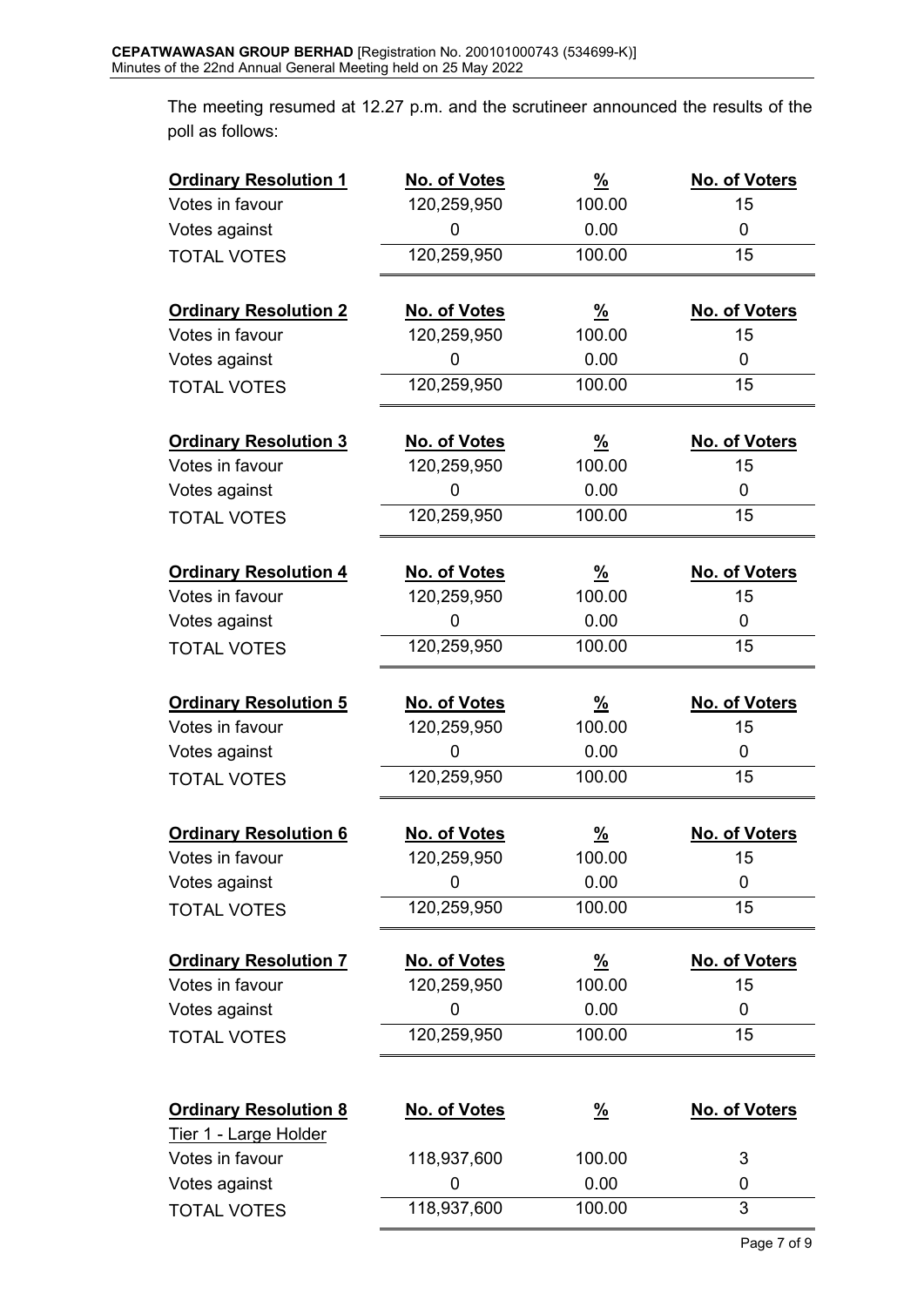| Tier 2 - Other Holders                                | No. of Votes | $\frac{9}{6}$ | No. of Voters |
|-------------------------------------------------------|--------------|---------------|---------------|
| Votes in favour                                       | 1,322,350    | 100.00        | 12            |
| Votes against                                         | 0            | 0.00          | 0             |
| <b>TOTAL VOTES</b>                                    | 1,322,350    | 100.00        | 12            |
| <b>Ordinary Resolution 9</b><br>Tier 1 - Large Holder | No. of Votes | $\frac{9}{6}$ | No. of Voters |
| Votes in favour                                       | 118,937,600  | 100.00        | 3             |
| Votes against                                         | 0            | 0.00          | 0             |
| <b>TOTAL VOTES</b>                                    | 118,937,600  | 100.00        | 3             |
|                                                       |              |               |               |
| Tier 2 - Other Holders                                | No. of Votes | $\frac{9}{6}$ | No. of Voters |
| Votes in favour                                       | 1,322,350    | 100.00        | 12            |
| Votes against                                         | 0            | 0.00          | 0             |
| <b>TOTAL VOTES</b>                                    | 1,322,350    | 100.00        | 12            |

The Chairman then declared the following Resolutions carried:

- 1. Ordinary Resolution 1 re: Approval of payment of Directors' fees
- 2. Ordinary Resolution 2 re: Approval of payment of Directors' benefits
- 3. Ordinary Resolution 3 re: Re-election of Dato' Seri Mah King Seng as Director of the Company
- 4. Ordinary Resolution 4 re: Re-election of Mr. Chan Kam Leong as Director of the Company
- 5. Ordinary Resolution 5 re: Appointment of Auditors and to fix remuneration
- 6. Ordinary Resolution 6 re: Authority to allot shares
- 7. Ordinary Resolution 7 re: Renewal of Share Buy Back Authority
- 8. Ordinary Resolution 8 re: To retain Datuk Chua Kim Yin as Senior Independent Director of the Company
- 9. Ordinary Resolution 9 re: To retain Mr. Chan Kam Leong as Independent Director of the Company